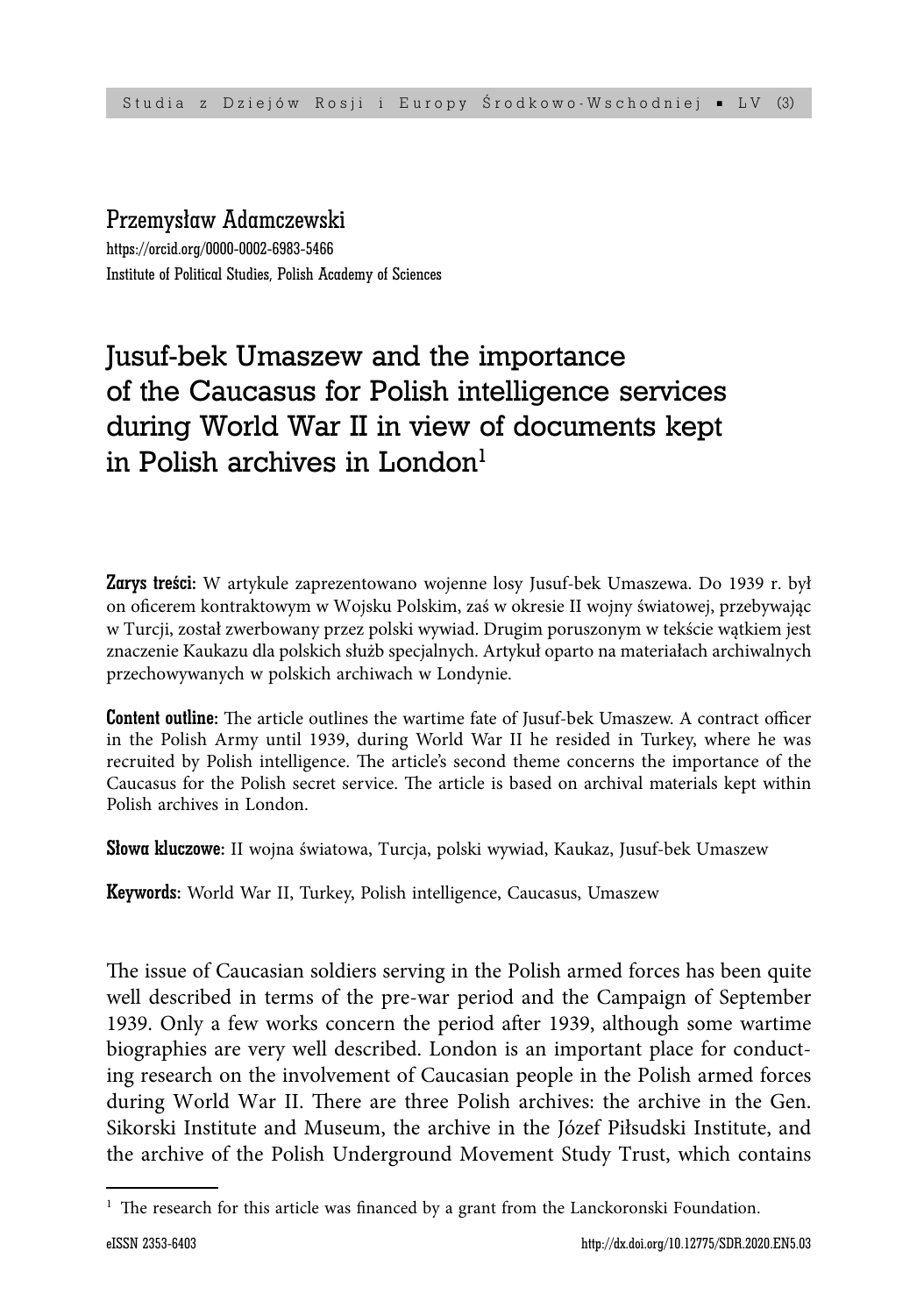numerous documents on the government-in-exile and military issues, including documents concerning Jusuf-bek Umaszew (Eng. Jusuf-bek Umashev). Little is known about his background. Jusuf-bek Umaszew was probably born in Dagestan, although sometimes it is said that he was an Azerbaijani or a Georgian. Jusufbek Umaszew was probably a Kumyk, although the documents do not confirm it. Such a conclusion can be drawn because in Dagestan, or more broadly speaking in the Caucasus, the surname "Umaszew" is related to Umashaul (Rus. Умашаул), a town in the Khasavyurtovsky District. It cannot be ruled out that Jusuf-bek Umaszew could have acquired Azerbaijani citizenship in the years 1918–1920, but this information is uncertain.

Before World War II, Jusuf-bek Umaszew served in the 36th Infantry Regiment stationed in Warsaw.<sup>2</sup> As a contract officer in the rank of captain, he was on active duty in the Polish Army until the final days of the September Campaign in 1939. Jusuf-bek Umaszew arrived in Turkey in March 1940 using a Turkish passport. One of the documents in the archive of the Polish Underground Movement Study Trust highlights that he had received the passport in Poland as an Azerbaijani (perhaps he received the passport as a Kumyk or he had already had a Azerbaijan Democratic Republic passport). Upon his arrival in Istanbul, Jusuf-bek Umaszew maintained contact with the Polish consulate, doing various favours for its employees.<sup>3</sup> In November 1940, Polish intelligence became interested in Jusuf-bek Umaszew: it examined his behaviour and studied his views and attitude to Poland. After several months of such observations, it cleared him of suspicion because he behaved modestly, always expressed a strong liking and loyalty to Polish issues, sought contact with Poles, was discrete and calm, and could adjust his life needs to the money he had. In January and February, intelligence agents conducted interviews with Jusuf-bek Umaszew, examining the extent of his usefulness, while at the same time he was given to understand that they wanted to establish cooperation.<sup>4</sup>

Verification went well. Additionally, Bolesław Piłecki,<sup>5</sup> a member of the Second Department<sup>6</sup> in Turkey, gave him a positive reference letter. Taking into account his involvement in the September Campaign of 1939 and his behaviour in Poland during occupation, the intelligence agency concluded that Jusuf-bek Umaszew might be used for their tasks.7 On April 1, 1941, he was enlisted in the Polish

<sup>2</sup> M. Ceglarek, "Muzułmańskie duszpasterstwo wojskowe w II Rzeczypospolitej. Zarys historyczny Pułku Ułanów Tatarskich," *Piotrkowskie Zeszyty Historyczne*, 14, 2013, p. 125.

<sup>&</sup>lt;sup>3</sup> Polish Underground Movement Study Trust (hereinafter: "PUMST"), TP, Folder 2/52.

<sup>4</sup> Ibid.

 $5$  From 1920, Bolesław Piłecki served in the  $36<sup>th</sup>$  Infantry Regiment, i.e. the same regiment in which Jusuf-bek Umaszew served. In the 1930s, Bolesław Piłecki started intelligence work. In 1940, he became a representative of the Second Department of the Staff of the Commander-in-Chief in the "Bey" Foreign Communication Base in Istanbul.

<sup>&</sup>lt;sup>6</sup> The Second Department of the Staff of the Commander-in-Chief was responsible for intelligence and counter-intelligence.

<sup>7</sup> PUMST, TP, Folder 2/52.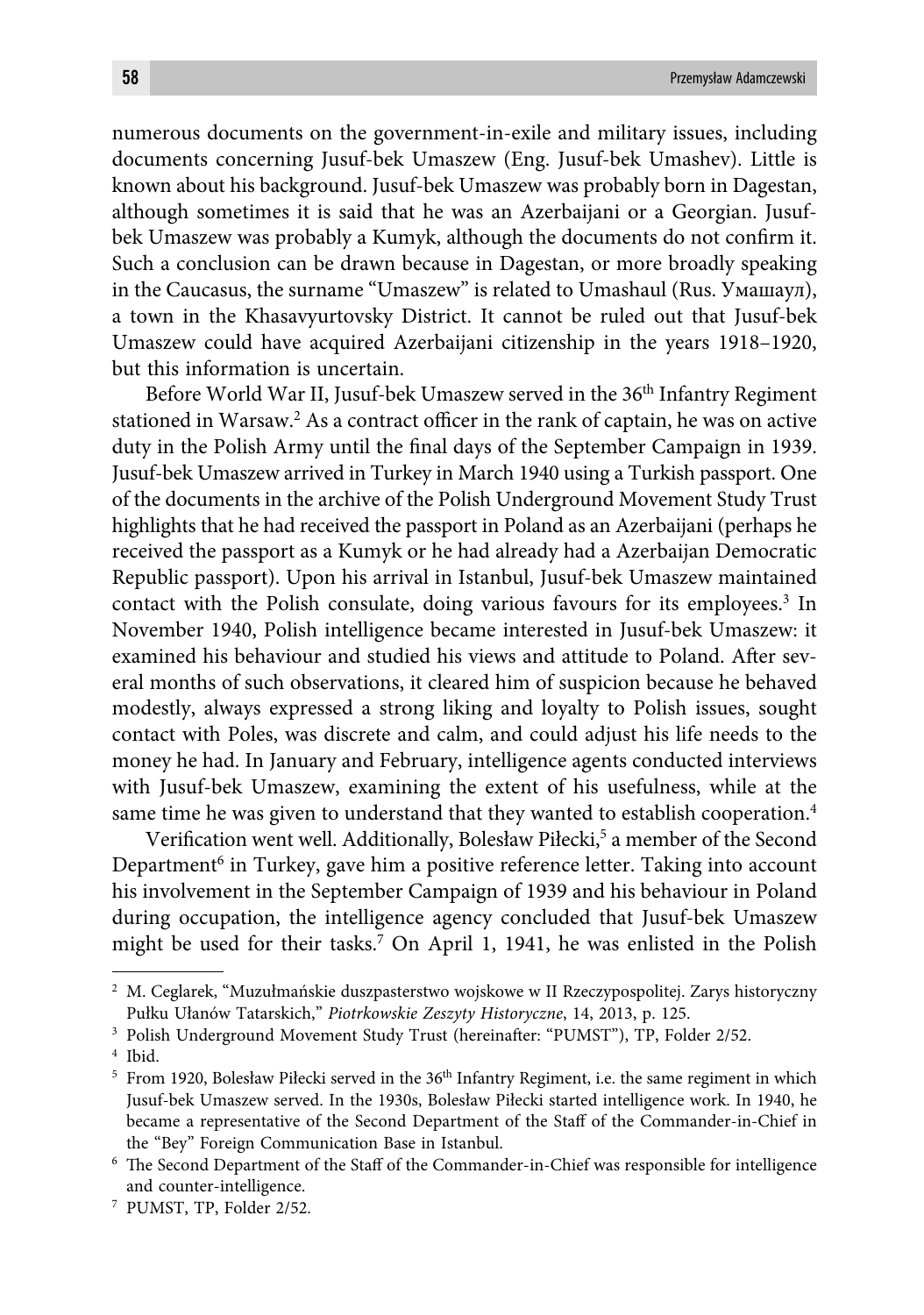Army. He was assigned to the Fifth Department<sup>8</sup> and appeared in the records of the Main Headquarters of the Staff of the Commander-in-Chief.9 Jusuf-bek Umaszew was sworn in on April 2<sup>10</sup> by Lt Col Stanisław Sulma<sup>11</sup> from the "Bey" base.12 He chose "Junus" and last name "Jusuf Umar" as his operational alias. In the archive, the text of the oath is preserved; it says, "*Before the almighty God, I put my hands on this holy Koran and swear that I will faithfully and steadfastly guard the interests of the Republic of Poland and defend its independence with all my might until I give my life for it. I will fully obey the orders given by the organization and military men, and I will indomitably keep secrets, whatever may happen to me.*<sup>"13</sup> The Commander-in-Chief gave the order to accept Jusuf-bek Umaszew to the army on April 26.<sup>14</sup> He was employed in the rank of captain.<sup>15</sup>

The involvement of Jusuf-bek Umaszew in military action again could be related to the plans concerning the Caucasus that the Polish intelligence agency made in 1941, mostly due to the establishment of a transfer route across this region to Poland, which after September 1939 was occupied by the Soviet Union (mainly to Lviv and Białystok).

In the initial wartime period, the use of the Caucasus for communication with Poland was not considered justified. This is proven by Stanisław Sulma's report, which he sent to his superiors on 22 August 1940. He informed them that as far as he knew there could be only three routes from Turkey to Poland: across Constanța and Romania; across Bulgaria; and across Belgrade and Hungary. He ruled out the direction to Odessa, because of very strict port control, and to the Caucasus. He considered the latter route; however, due to the distance and costs he thought that it should be completely ruled out because it would not be beneficial in any way.<sup>16</sup>

Stanisław Sulma's report of 17 March 1941 proves that the Polish intelligence agency changed its view on the establishment of a transfer route across the Caucasus. The report concerned mainly Jusuf-bek Umaszew, who was described as the chief of a reserve unit in case the "Bey" base was evacuated. Stanisław Sulma wrote that he was a Georgian who had not signed a declaration for Germany after the outbreak of war because of his clearly pro-Polish leaning. The document says that Jusuf-bek Umaszew had a Polish fiancée and, in the future, he wanted to

<sup>11</sup> In these archival documents, Stanisław Sulma had the alias "Selim."

13 PUMST, TP, Folder 2/52.

15 PUMST, TP, Folder 2/52.

<sup>&</sup>lt;sup>8</sup> The Fifth Department of the Staff of the Commander-in-Chief was responsible for communication.

<sup>9</sup> PUMST, TP, Folder 2/52.

<sup>&</sup>lt;sup>10</sup> PUMST, SK, call no. 335, Depesze Bazy "Bey" nr 1-303.

 $12$  The "Bey" base in Istanbul was a secret intelligence and communication unit of the Polish armed forces.

<sup>14</sup> PUMST, Oddział VI Sztabu Wodza Naczelnego, call no. A.513, Stambuł. Sprawy organizacyjne i operacyjne bazy.

<sup>&</sup>lt;sup>16</sup> PUMST, SK, call no. 334, Depesze Bazy "Bey."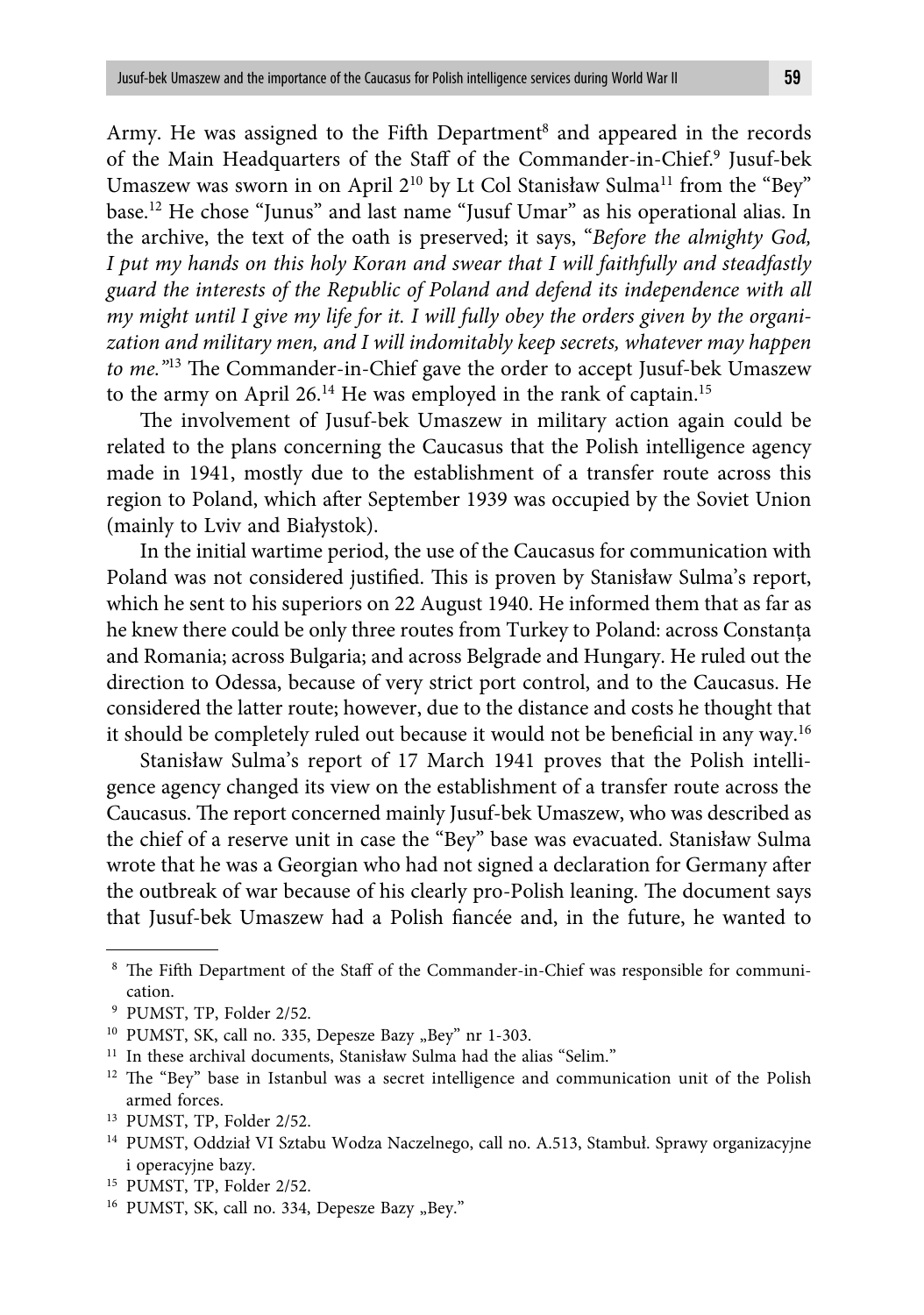permanently settle in Poland. Stanisław Sulma reported that he had been at the Caucasian border since 14 February because preparations for the route across the Caucasus had begun. Furthermore, he wrote that Jusuf-bek Umaszew had a Turkish passport, spoke Turkish and Russian, and had been in Turkey since March 1940.17

A report of 22 April 1941 from Stanisław Sulma to Gen. Józef Smoleński also concerns Jusuf-bek Umaszew18 and the development of transfer routes across the Caucasus. Stanisław Sulma informed his superior that he had been thinking about the development of routes across the Caucasus for a long time. In September and December 1940, Stanisław Sulma turned to Capt. Zaleski<sup>19</sup> about this matter and studied the options of the Caucasian direction with the possible support of Georgian organizations. However, he always received replies that it was impossible. According to Stanisław Sulma, when the situation was getting more and more uncertain in March 1941 (he probably means the difficulties in contacting Poland across the territory of Hungary and Romania), the Caucasian route became increasingly important. Thus, he started working on his own route. For this purpose, he found Jusuf-bek Umaszew, who was born near Kars (this is questionable information since Jusuf-bek Umaszew was probably born in Dagestan; it is also possible that for Stanisław Sulma, the Caucasus was "near Kars").20

Polish intelligence sent Jusuf-bek Umaszew to the Turkish-Caucasian border on 14 February 1941 to perform reconnaissance of the area and examine the possibility of establishing a Caucasian route to eastern Małopolska.<sup>21</sup> This task was based on the need to establish communication with the part of Poland that was occupied by Russia, in order to give people financial support.<sup>22</sup> Jusuf-bek Umaszew was the first to be placed in a transfer agency that was to be established at the Turkish-Caucasian border, where he went to undertake reconnaissance.<sup>23</sup> On March 17, he returned to Istanbul with the following observations: 1) it was very difficult for foreign people to move in the border area, even those who had Turkish documents<sup>24</sup>; 2) it was possible to find local people for this task, but they were mainly smugglers (thus they were unreliable and of little value). The price was calculated as follows ("uncertain information" was added by hand): a resident located in Trabzon requested 100 Turkish pounds<sup>25</sup>; 100 Turkish pounds for a man

<sup>&</sup>lt;sup>17</sup> PUMST, SK, call no. 335, Depesze Bazy "Bey" nr 1-303.

<sup>&</sup>lt;sup>18</sup> In the document, Józef Smoleński has the alias "Łukasz." In early 1939, he was appointed chief of the Second Department. After organizational changes in the command of the Polish forces, in the mid-1940s he became the chief of the Sixth Department of the Staff of the Commander-in-Chief.

<sup>&</sup>lt;sup>19</sup> In this case, it probably concerns Wiktor Zaleski, an employee of the Polish consulate in Istanbul.

<sup>20</sup> PUMST, Oddział VI Sztabu Naczelnego Wodza, call no. A.91, Ruch kurierów.

<sup>21</sup> Małopolska (Lesser Poland) is a historical region of Poland.

<sup>22</sup> PUMST, TP, Folder 2/52.

<sup>23</sup> Ibid.

<sup>&</sup>lt;sup>24</sup> In the "Bey" base documents, they were called "upholsterers."

<sup>&</sup>lt;sup>25</sup> From 1939 to 1946 a strict currency rationing and a system of many rates was in force in Tur-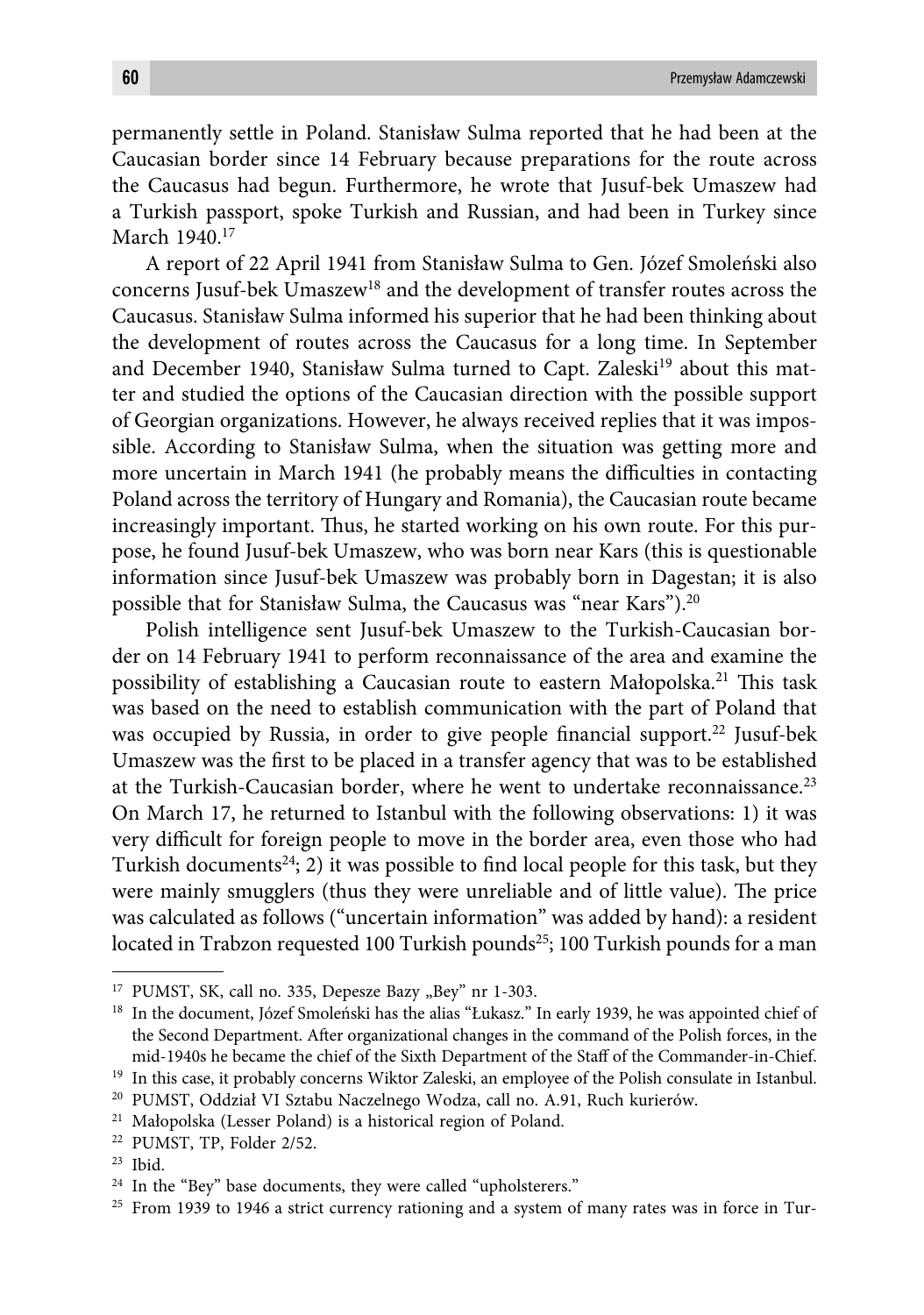going, for example, to Batumi; the same amount for a man who would go from Batumi to Tbilisi. They would have to obtain documents on their own. Stanisław Sulma reported to his superiors that the villages that would be an entrance on the Turkish side were 15–20 km away from Trabzon towards Batumi.<sup>26</sup> Hiding or camouflaging a Polish intelligence agent in the borderland area would be impossible because of the vigilance of the Turkish security apparatus.<sup>27</sup> Stanisław Sulma pointed out that the involvement of local people would be risky because for them it would be simply a source of income and this was not enough for this kind of task. At the end of the report he concluded that: a) support of the Turks was needed for the establishment of a Polish route and would be based on the same rules the Poles had with the Romanians<sup>28</sup>; b) transfers would have to be conducted by people from the Polish intelligence agency who would only use help from local guides; c) the agency on the other side of the border (in the Caucasus) would have to be staffed by the Polish intelligence agency. Stanisław Sulma also stressed that Turkey's permission was the key element for establishing a route across the Caucasus, otherwise the whole project would be impossible.29

The traces of Jusuf-bek Umaszew's stay in the Caucasus at the beginning of 1941 can probably be found in the financial records of the "Bey" base. In these documents, a person called the "Caucasian man" appears. In fact, there is no specific information about this person; however, if we assume that Jusuf-bek Umaszew was at the Turkish-Caucasian border at the same time, it can be assumed that the "Caucasian man" was in fact him. From the balance sheet for the month of January we learn that a certain "Caucasian man" received 198 Turkish pounds for the establishment of a transfer route across the territory of Russia.<sup>30</sup> In the balance sheet for February, there is a note: the "[e]stablishment of a messenger route across the country of con men - Ałpuła,<sup>31</sup> covering travel and living costs for 5 days, 10–14 February – 20 Turkish pounds." In the March balance sheet, it appears that the "Caucasian man" received 211 Turkish pounds for the "[e]stablishment of a route, travel expenses, and salary for February 1941." In the balance sheet for April, the "Caucasian man" appeared for the last time. In that month, he received 80 Turkish pounds of remuneration for the month of March.<sup>32</sup>

key. By the end of the 1930s the rate of Turkish pound was 1.25 pound for a dollar, while in 1946 2.8 pounds were paid for a dollar. See: W. Morawski, *Zarys powszechnej historii pieniądza i bankowości*, Warszawa, 2002, p. 376.

<sup>26</sup> PUMST, Oddział VI Sztabu Naczelnego Wodza, call no. A.91, Ruch kurierów.

<sup>27</sup> PUMST, TP, Folder 2/52.

 $28$  The term "tradesmen" was used in the document. In the documents of the "Bey" base, this term most likely concerned Romanians.

<sup>29</sup> PUMST, Oddział VI Sztabu Naczelnego Wodza, No. A.91, Ruch kurierów.

<sup>&</sup>lt;sup>30</sup> In the documents of the "Bey" base, the Russians have the alias "con men" and Russia is "the country of con men."

<sup>&</sup>lt;sup>31</sup> It has not been clarified what or who was hidden under the name "Ałpuła."

<sup>&</sup>lt;sup>32</sup> PUMST, SK, call no. 803, Sprawozdania i zestawienia rachunkowo-kasowe Bazy "Bey."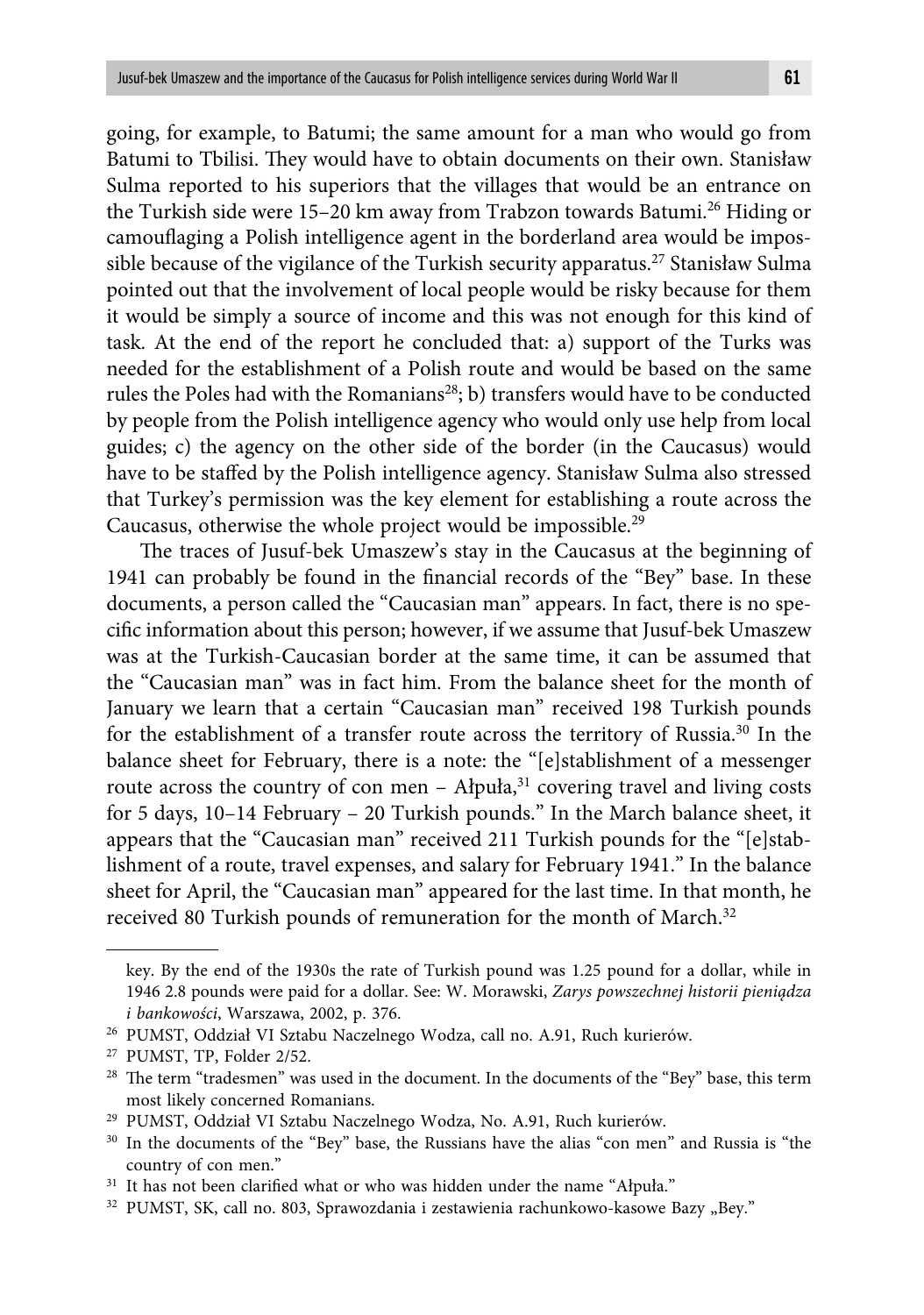Another point supporting the linking of the "Caucasian man" with Jusuf-bek Umaszew is the fact that he does not appear in the subsequent financial balance sheets. Most probably, this is related to the fact that on April 1, 1941, Jusuf-bek Umaszew joined the Polish armed forces again and assumed the alias "Junus," under which he began to appear in the financial documents of the "Bey" base. Therefore, his visit to the Turkish-Caucasian border should be interpreted as a kind of rehearsal before the army accepted him. The superiors were apparently content with Jusuf-bek Umaszew's mission since he was sworn in and appointed chief of the "Alf" reserve agency, which would take on the duties of the "Bey" base if it had to be evacuated from Istanbul.

The operational instructions of the "Alf" agency are preserved in the archive of the Polish Underground Movement Study Trust. The fact that there are two versions of these instructions poses a problem. In one of them, some points are crossed out. It is unknown who or why made these changes. It is likely that the instruction bearing no crossings-out is a mere draft, or that the changes had been already made when the agency was formed. The latter option seems to be more likely. Such a conclusion can be made after an analysis of the financial documents. In one of the instructions, 235 Turkish pounds were entered in the column "salary for the chief of the 'Alf' agency" and this amount was crossed out, while 316 pounds were added. In the financial reports of the "Bey" base, there is a note that Jusuf-bek Umaszew initially earned exactly 235 Turkish pounds, and his salary then increased to 316 pounds. This article is based on the document in which the crossings-out were not made, so most likely on the instructions that were applicable in the initial period of the agency's operations.

The instructions of the "Alf" agency, according to a "Bey" base report drawn up on 10 September for the period of June 1 – September 15, 1941, were sent to the command unit of the Polish Armed Forces in London by Alfred Krajewski.<sup>33</sup> In the point concerning evacuation instructions for the "Bey" base, it was explained that the substitute secret agency, "Alf," had already been fully staffed. It consisted of three people: an operating officer, a radio operator, and a replacement staff person. It was pointed out that these were local people legally staying in Turkey and that the instructions for the "Alf" agency were annexed to the aforementioned report.

The instructions said that the "Alf" military agency was established in Istanbul as part of the "Bey" base and under the its military authority. The "Alf" agency was to begin its full operations only when the "Bey" base had been evacuated. The staff consisted of three people: the chief, with the alias Junus (i.e. Jusuf-bek Umaszew) and two support staff , one with the alias "Emir" and the other with the

<sup>&</sup>lt;sup>33</sup> In the documents of the "Bey" base, Alfred Krajewski appears under the alias "Polesiński." After the September Campaign in 1939, he got into Hungary, where in July 1940 he became the commanding officer of "Romek" intelligence base. At the end of that year, he arrived in Turkey and he worked for the intelligence forces there.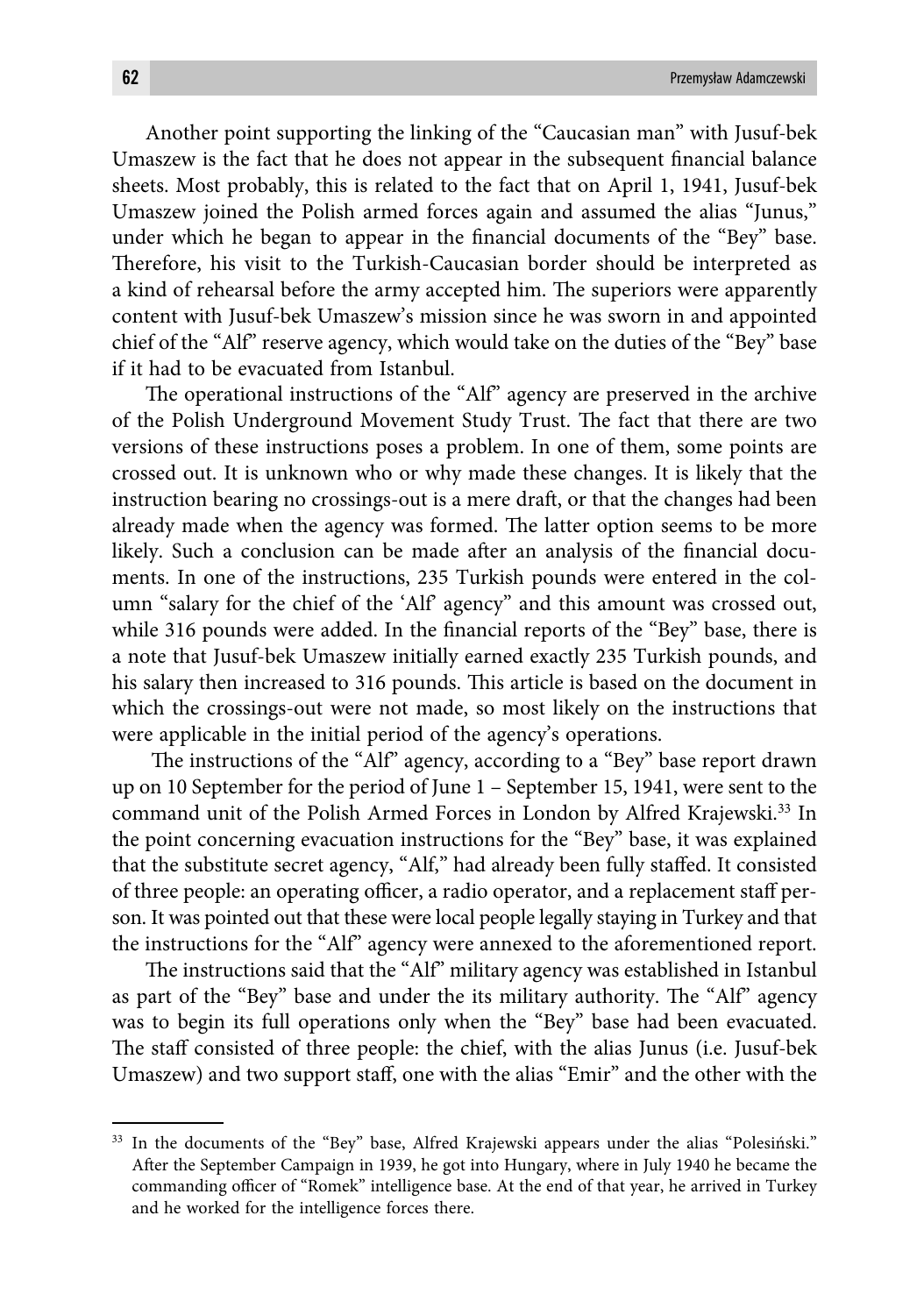alias "Bronisława." If necessary, the chief of the agency could select external assistants for certain tasks. It was pointed out that it would be best if they were Poles with Turkish citizenship, but their selection should be done secretly and only some of the work should be revealed to them. The main task of the "Alf" agency was to maintain a constant and uninterrupted communication with the "Bey" base and with the "Muł" agency in Cairo after evacuating the "Bey" base; then, the "Alf" agency would be subjected to the order of the "Muł" agency. In addition, the role of the "Alf" agency was to maintain contact with the "Romek" base in Budapest and "Bolek II" base in Bucharest. In one of the instructions, the surname Michajłowicz "Drawa" was added in pen.<sup>34</sup> The instruction said that if bases in Sofia or Belgrade were established, "Alf" should also maintain contact with them.

The "Alf" agency was ordered to maintain contact through radio and post, mostly to facilitate their travel from Turkey to the "Romek" base and to the "Bolek II" base, alternatively to the "Bey" base and the "Muł" agency. It was recommended that in some cases the "Alf" agency should arrange their own couriers to the "Bey" base, in particular if some of collected information was to be handed over. The "Alf" agency was also ordered to use the official postal service to send letters or telegrams, and to hand over messages or diplomatic post of some of the missions of foreign countries upon the arrival of couriers and trusted people (it was not specified which ones).

The instruction said that another task of the "Alf" agency was to collect military messages from Turkey and the surrounding countries and send them to the "Bey" base and the "Muł" agency. The "Alf" agency was to pay them every time they provided a service and to avoid continuous payments. The justification for this was that informants often gave false and incorrect information to prove that they constantly had new messages.

The radio equipment at the disposal of the "Alf" agency had a range of 600 km. It was placed in a specially rented room where the radio operator lived. The instruction stressed that any contact with the radio station must be indirect (for example, through trusted shop workers or a special mailbox). Direct contact with the radio operator was only allowed in emergency cases and only outside the facility of the radio station. Additionally, it was forbidden to acquaint the radio operator with the coding method. The document stressed that a night radio station was preferable in the "Alf" agency (between 10PM and 8AM) because private radio sets, which could receive transmitted messages, usually did not work at that time. An exception in this matter was the correspondence with the "Romek" base, where local underground regulations did not allow it to operate at night.

The instruction explained that the "Alf" agency was a liaison in the transfer of couriers by connecting the stations close to Poland with more remote units

<sup>34</sup> In this case, it concerns Dragoljub Mihailović, the chief of the Yugoslav Second Army, i.e. the partisans subordinated to the government-in-exile of the Kingdom of Yugoslavia.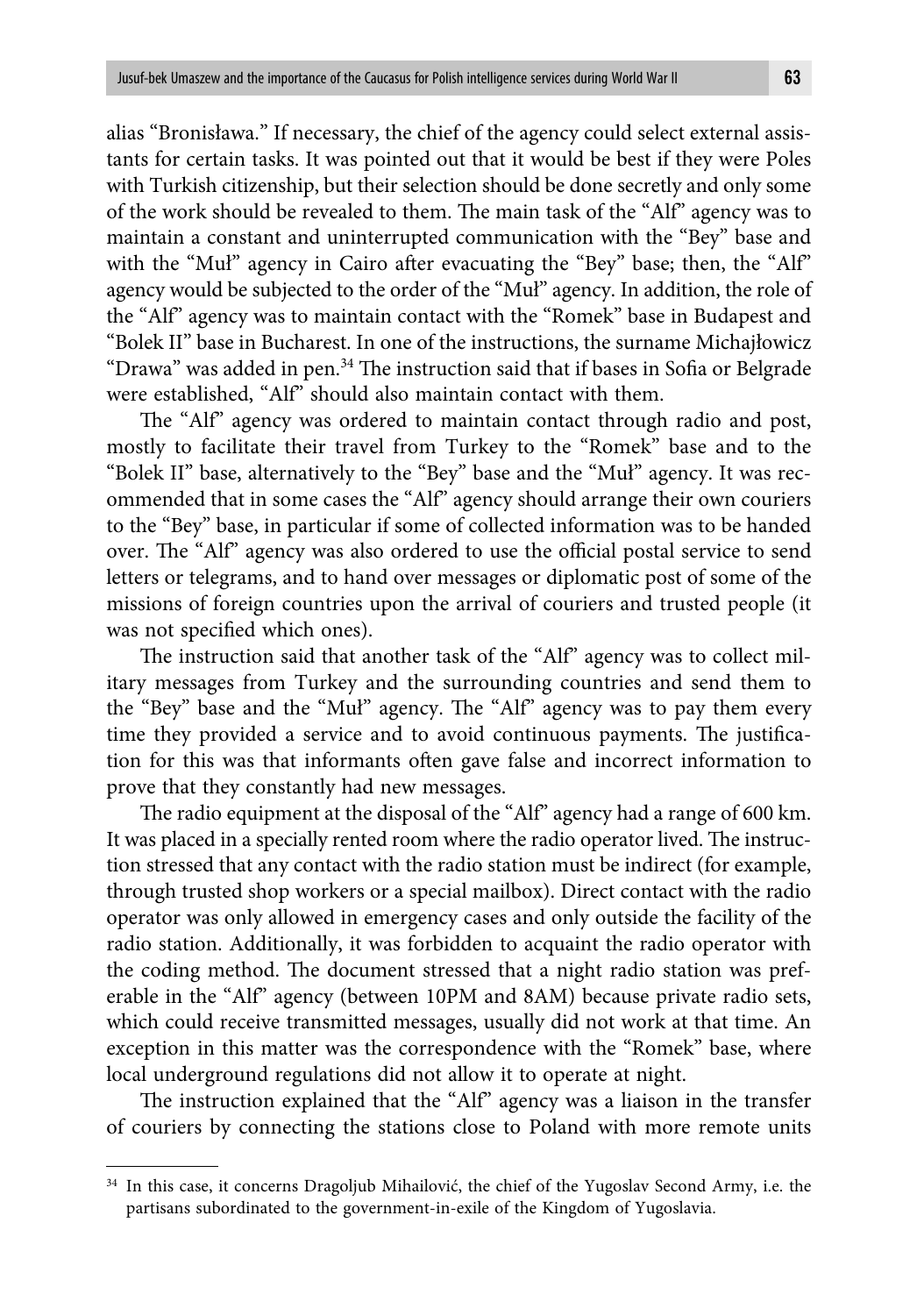(i.e. the "Bey" base and the "Muł" agency) that had to contact the headquarters in London directly. In the case of couriers travelling legally (i.e. those with documents and required visas), the "Alf" agency was to help in a limited way, while people travelling illegally were to be provided with care and help in obtaining the required documents. Temporary shelters were to be established for both groups of couriers among Polish or French people, while the Turks were to be avoided as they were considered unreliable.

The correspondence specified that it was recommended that a handling company should be designated. It would be best, the instructions said, if it were a trading company or a person who would deal with a lot of correspondence and allow for their address to be used. If possible, text should be sent as photographs. It was pointed out in the instructions that money and more important documents should be sent by diplomatic mail.

As for finances, the instruction specified that a month's salary for the chief of the agency was 235 Turkish pounds (in one of the documents, this amount was crossed out and replaced with 316 pounds): 150 pounds for a radio operator and 115 pounds for a replacement staff person (no document confirms that this position in the "Alf" agency was taken). 50 pounds were allocated for the monthly rent of the radio operator and 30 pounds for the couriers. Administrative expenditure was 20 pounds. The amounts listed above were converted at a rate of 2.50 Turkish pounds to one American dollar, so the cost of the agency's operations was 240 dollars per month.

The subsequent financial items in the operation of the "Alf" agency were for business trips and allowances for the staff at the amount of 200 dollars. Financial reserves for half a year for the couriers, their equipment, documents, travel costs, costs of obtaining information and extra expenses for the development of routes were determined at the amount of 500 dollars. Two dollars per day were allocated for all the personnel in the agency for expenses during their business trips.

The cash intended for six months' expenses was to be placed at an agreed address. Cash would be paid out every month upon the holder receiving the correct password. The chief of the agency was to be given the address and password if the "Bey" base was to be evacuated.35

After his swearing-in and starting work in the Polish intelligence structures, Jusuf-bek Umaszew, in accordance with orders given by his superiors, was to maintain the appearance of having a legal job, and he was to explain that he contacted Poles because he provided them with legal and business services (sending parcels, intervention with Turkish authorities, support for visitors, etc.). The superiors stated that Jusuf-bek Umaszew was helpless in finding a job. He quit his previous very low-paid job in a factory in Istanbul, but he could not find a new

<sup>35</sup> PUMST, Oddział VI Sztabu Naczelnego Wodza, No. A.510, Stambuł. Sprawy organizacyjne i operacyjne bazy.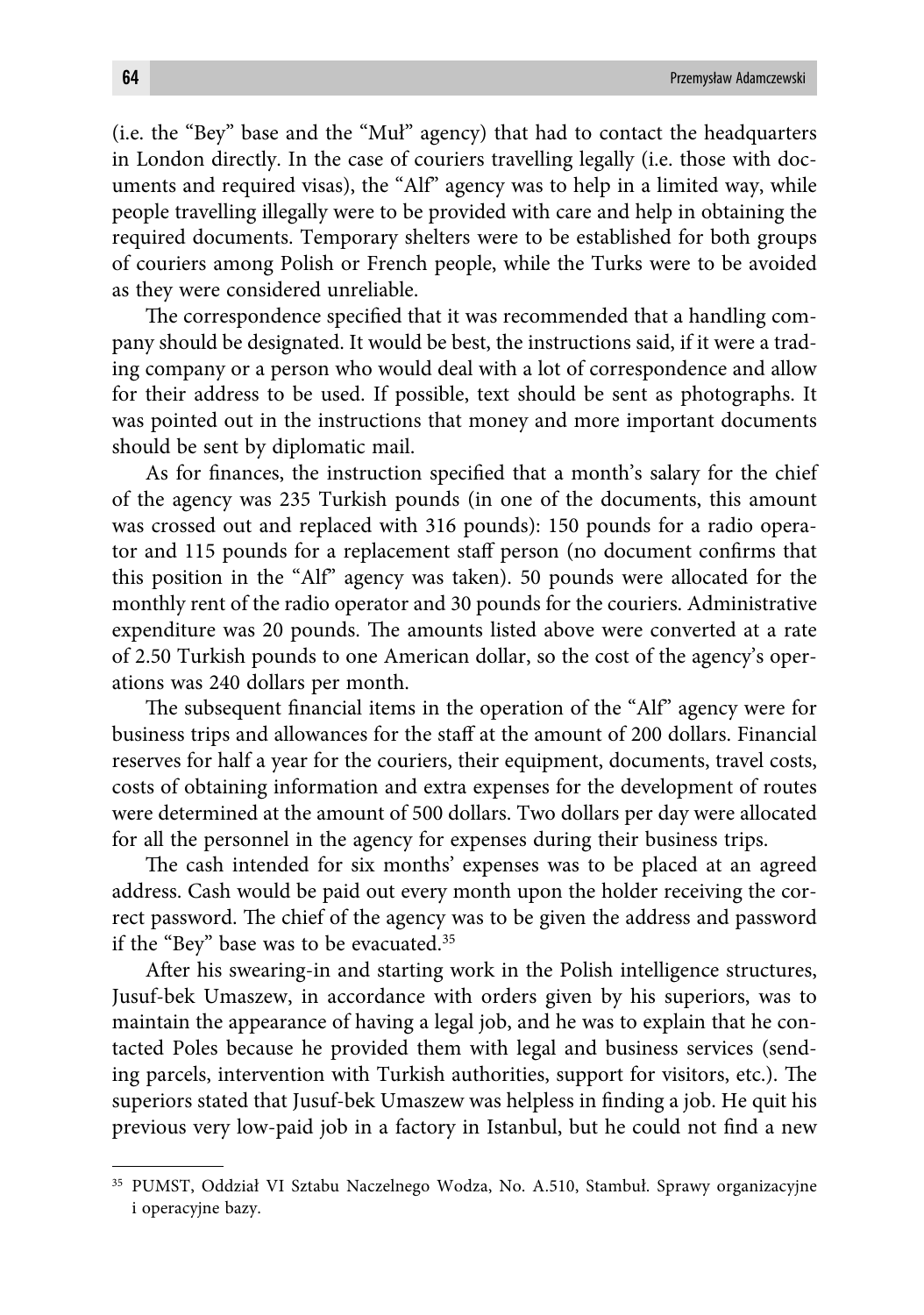one. In June 1941, he entered into partnership with some Turks who were renting a swimming area in Moda.36 With time, Jusuf-bek Umaszew took up trading and occasionally purchased things. From documents kept in the archive, it appears that for some time, he ran a jewellery shop with a Turkish citizen, selling gold in the old part of Istanbul. As far as occupational training is concerned, Polish intelligence and Jusuf-bek Umaszew discussed underground activities, preparation of an agency in case the "Bey" base was to be evacuated, issues related to communication, the development of transfer routes, locating hiding places and the hiding and smuggling of couriers. Additionally, Jusuf-bek Umaszew was trained in how to use encrypting code.<sup>37</sup>

In view of the documents kept in the archive of the Polish Underground Movement Study Trust, it appears that in the first half of 1941, the staff of the "Bey" base started to develop a transfer route to Poland across the Caucasus, but there is no information whether Jusuf-bek Umaszew was involved in this work. This can seemingly be inferred from the fact that the base relied on Georgian organizations, not on its own people. The earliest document concerning this matter was a report sent from London by Józef Smoleński to Stanisław Sulma on March 8, 1941, in which Smoleński informs him that Shalva Berishvili,<sup>38</sup> allegedly an outstanding Georgian national activist, was in Istanbul under the name of Karol Berik. The latter agreed to arrange a route from Lviv across the Caucasus. The Georgian assured the Polish party that his organization could smuggle people across the border, provide passports, and escort Polish couriers to their destinations and back. Józef Smoleński established contact with Shalva Berishvili through Wiktor Zaleski, an employee of the Polish consulate in Istanbul. At the same time, Józef Smoleński was ordered to be wary when contacting the Georgian, as a possible provocation was expected. On the other hand, he advised Stanisław Sulma to try to find ways to establish a route across the Caucasus because he did not rule out that in the future, the only way to Poland might run across this very region.<sup>39</sup>

The first parcel consisting of a thousand American dollars was sent across the Caucasus to Poland by Georgians in April 1941. Five hundred dollars were

<sup>36</sup> Moda is a district in Istanbul located in the Asiatic part of the city.

<sup>37</sup> PUMST, TP, Folder 2/52.

<sup>38</sup> In 1924, Shalva Berishvili participated in an anti-Bolshevik uprising in Georgia; then he went to France. He was a member of the Georgian Social Democratic Party. In the years 1939–1940, Shalva Berishvili stayed in Turkey, where he was the chief of an intelligence group. When Shalva Berishvili was in Batumi illegally in the mid-1940s, he offered his cooperation to the NKVD. In autumn, he was sent to Moscow, where he was recruited by Lavrentiy Beria himself. By the end of 1940, he was sent to Turkey again. Shalva Berishvili provided information mostly about Georgian emigrants in Europe. By the end of 1942, he was arrested by the NKVD in Georgia. The NKVD suspected him of being a double agent. See: Г. Мамулиа*, Борьба за свободу и независимость* 

*Кавказа (1921-1945)*, Тбилиси, 2012, pp. 453–454. 39 PUMST, Oddział VI Sztabu Naczelnego Wodza, call no. A.98, Instrukcje i sprawozdania.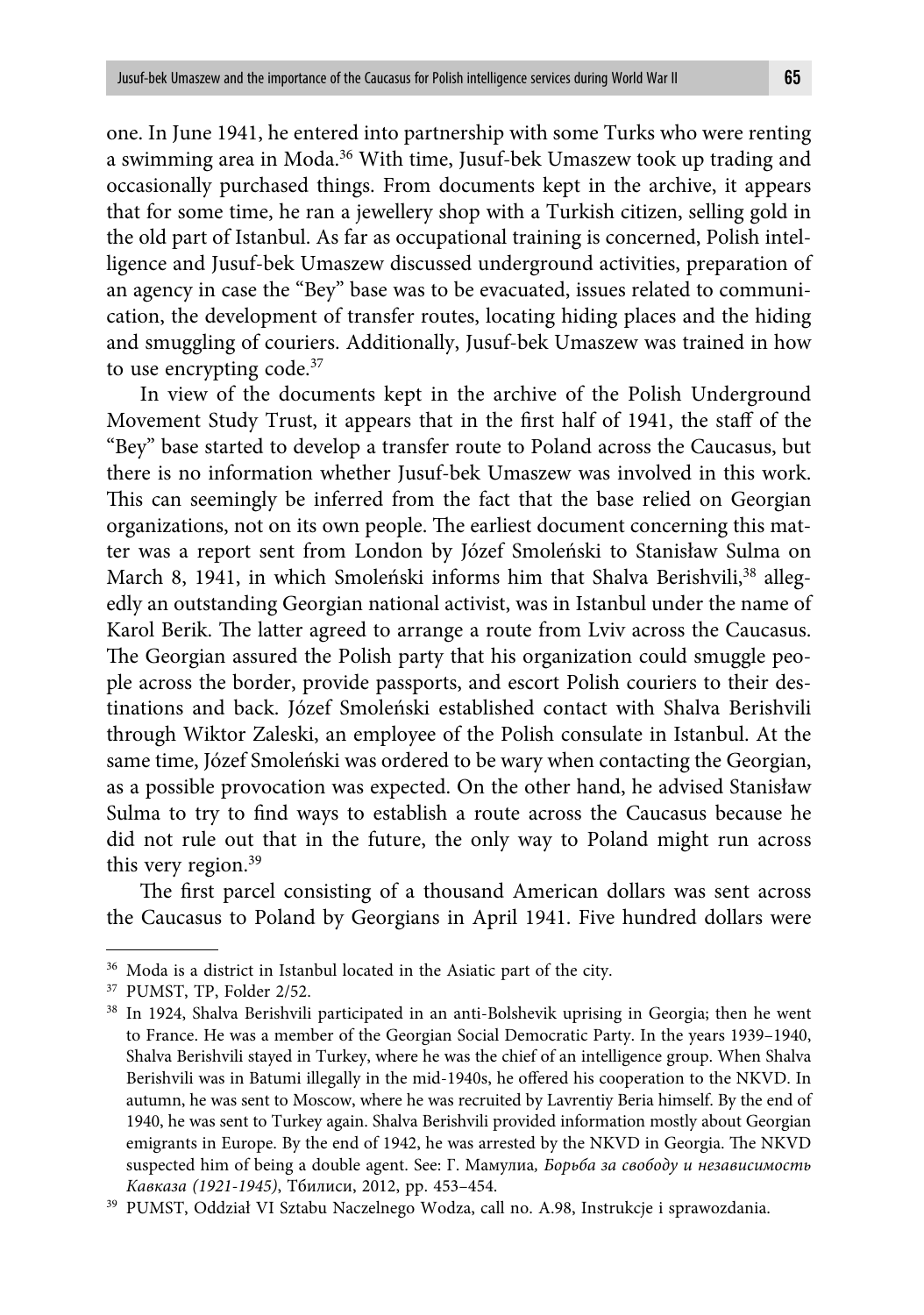given to the "Bey" base for military purposes, while 500 dollars were sent for political purposes to the embassy.40 More information about this issue is found in a report on the operations of the "Bey" base that was sent on May 28, 1941 by Stanisław Sulma to Józef Smoleński. In the document, Stanisław Sulma reported that a Georgian courier had been sent around April 20 to blaze a trail to Lviv, while on May 17, he had delivered the parcel with cash to a specified address. Apart from the aforementioned money, the parcel included political information and letters from the Vatican about church issues that were hidden in a roll of film. The cost of this entire task was a hundred dollars. Stanisław Sulma reported that the results of the first parcel sending had been positive, but he pointed out that he was still afraid to send larger amounts of money across the Caucasus since he was not sure whether the route was completely reliable. He also highlighted that he found it impossible to develop a route across this area by using only Polish forces due to the Turkish secret service's firm refusal to cooperate. Stanisław Sulma suggested that the route arranged by Georgians should be maintained; it could be used if needed because it was cheap. He advised using it only to reach the area occupied by the Soviets, mainly Lviv, and possibly Białystok. However, he pointed out that it would be impossible to smuggle people across the Caucasus because it could lead to the route being blocked completely. This was related to the fact that Georgians were supported only by Turks who smuggled them, and, in return, they received information from the Caucasus or the Russian interior.<sup>41</sup>

In addition, Alfred Krajewski gave a positive report after the first successful smuggling of money across the Caucasus to Poland. In early June 1941, he reported to Gen. Kazimierz Sosnkowski<sup>42</sup> that the route was working efficiently and a similar one should be created from Tehran.43 While in London, Józef Smoleński ordered the staff of the "Bey" base to use the route across the Caucasus rarely to prevent it from being blocked.<sup>44</sup>

In June 1941, Alfred Krajewski reported to his superiors in London that there had been a second attempt to smuggle three thousand dollars across the Caucasus to Poland.<sup>45</sup> The courier set off on June 3 and, like with the first parcel, half of it was intended for military purposes and the other half for political activities.46 Additionally, there were eighteen rolls of film hidden in soap included in the parcel. $47$ 

<sup>&</sup>lt;sup>40</sup> PUMST, SK, call no. 335, Depesze Bazy "Bey" nr 1-303.

<sup>41</sup> PUMST, Oddział VI Sztabu Naczelnego Wodza, No. A.91, Ruch kurierów.

<sup>42</sup> In this document, he has the alias "Godziemba." Kazimierz Sosnkowski was the commanding officer of the Union of Armed Struggle in the years 1939–1941, and the Commander-in-Chief of the Polish Armed Forces in 1943–1944.

<sup>43</sup> PUMST, SK, call no. 336, Depesze Bazy Bey nr 303-601.

<sup>44</sup> Ibid.

<sup>45</sup> Ibid.

<sup>46</sup> PUMST, Oddział VI Sztabu Naczelnego Wodza, call no. A.509, Stambuł. Sprawy org. i oper. bazy.

<sup>47</sup> PUMST, SK, call no. 336, Depesze Bazy Bey nr 303-601.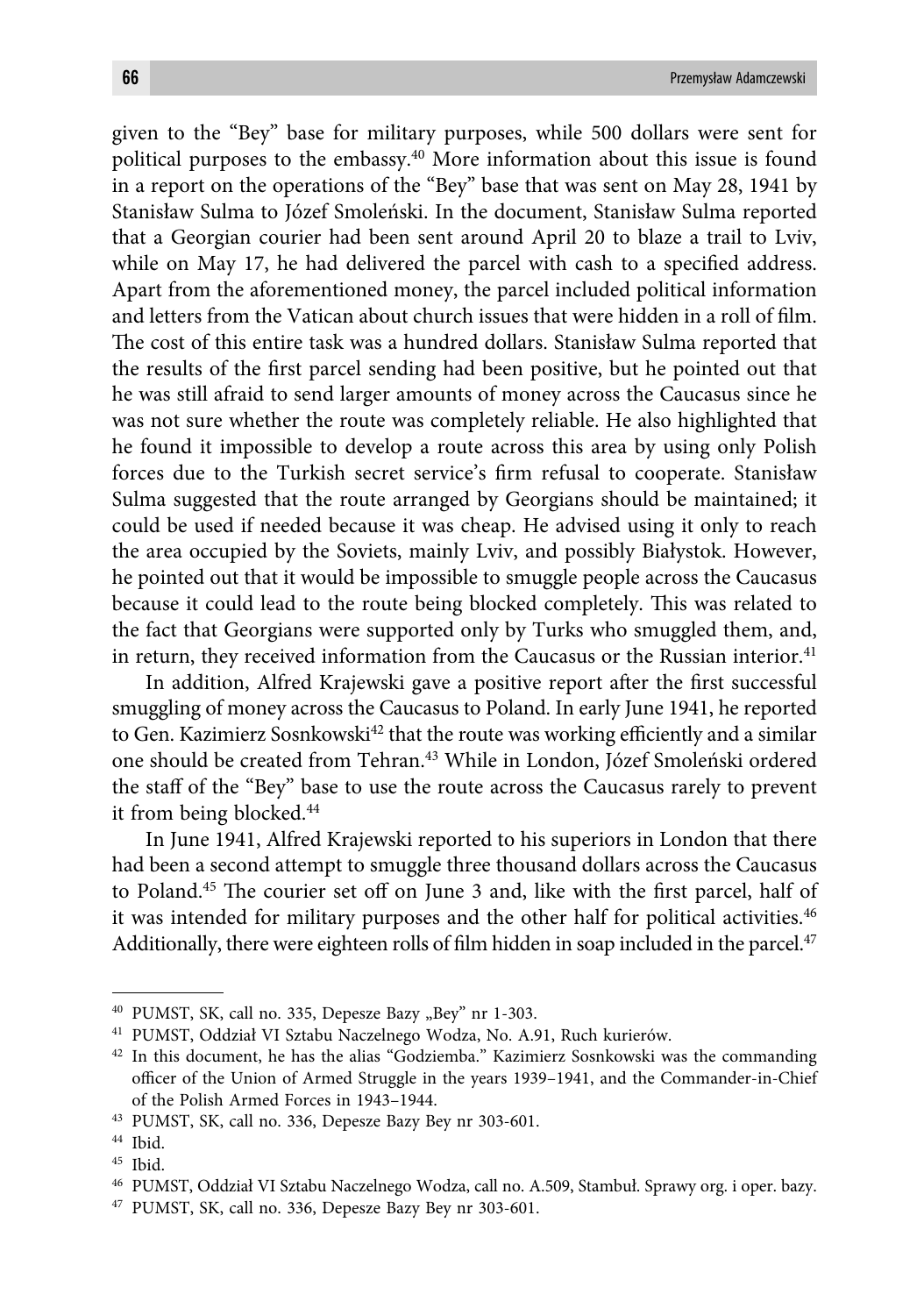However, in July it turned out that the Georgians had been collaborating with Soviet intelligence.<sup>48</sup> Thus, despite the warnings from March 1941, the staff of the "Bey" base decided to establish cooperation with Shalva Berishvili, and it was he who organized Polish smuggling. On July 1, A. Krajewski reported to London that "K.W."49 had informed him that his contact, Karol Berik (i.e. Shalva Berishvili), collaborated with the Russian NKVD. His collaboration allegedly started in autumn 1940. The report also said that the second parcel sent to Poland might have not reached its destination due either to war<sup>50</sup> or counterintelligence. At that time, this issue could not yet be clarified because the communication with the base in Lviv broke off. At the same time, A. Krajewski emphasized that the development of a new route with Georgian organizations was very dangerous, as Georgian contacts with Russians had emerged.<sup>51</sup> On July 15, Józef Smoleński ordered the "Bey" base to break off contacts with the Georgians and arrange their own routes to Lviv.<sup>52</sup> However, no documents prove that after July 1941, the Polish intelligence took action which would cover the territory of the Caucasus. Due to the situation related to the German-Soviet war, this seems very unlikely.

The failure of the Georgians to smuggle money was subsequently discussed. On January 4, 1942, Stanisław Sulma, excusing himself before Colonel Leon Mitkiewicz,53 informed him that only Wiktor Zalewski had direct contact with the Georgians, in accordance with the headquarters' order. He had worked with them for a long time and vouched for their loyalty. Stanisław Sulma stressed that he used their services alone as he considered them to be safe.<sup>54</sup>

An interesting paper, most likely drawn up in 1942, concerns the flaws in the organizational work of the "Bey" base. The charges included the planning of a route from Lviv across the Caucasus and Russia in the summer of 1941. When a second courier was unmasked, it turned out that the route was based on German agents working against Russia.<sup>55</sup> The content of this document is different from the previous ones, which indicated that it was the Georgians collaborating with the Russian NKVD who were responsible for the parcel's failed delivery. Other documents that would explain this issue have not been found in the archives. Perhaps this is related to the arrest of Sh. Berishvili by Soviet intelligence in 1942 on charges

<sup>48</sup> Ibid.

<sup>49</sup> It seems it should be "Z.W." here – Zalewski Wiktor, an employee of the Polish consulate in Istanbul who contacted Shalva Berishvili.

<sup>50</sup> On June 22, 1941, Germany attacked the Soviet Union.

<sup>51</sup> PUMST, SK, call no. 336, Depesze Bazy Bey nr 303-601.

<sup>52</sup> PUMST, Oddział VI Sztabu Naczelnego Wodza, call no. A.509, Stambuł. Sprawy org. i oper. bazy.

<sup>53</sup> Leon Mitkiewicz was then the deputy chief of staff of the Commander-in-Chief; he was responsible for the Second and Sixth Departments.

<sup>54</sup> PUMST, Oddział VI Sztabu Naczelnego Wodza, call no. A. 514, Stambuł. Sprawy organizacyjne i operacyjne bazy.

<sup>55</sup> PUMST, Oddział VI Sztabu Naczelnego Wodza, call no. A. 511, Stambuł. Sprawy organizacyjne i operacyjne bazy.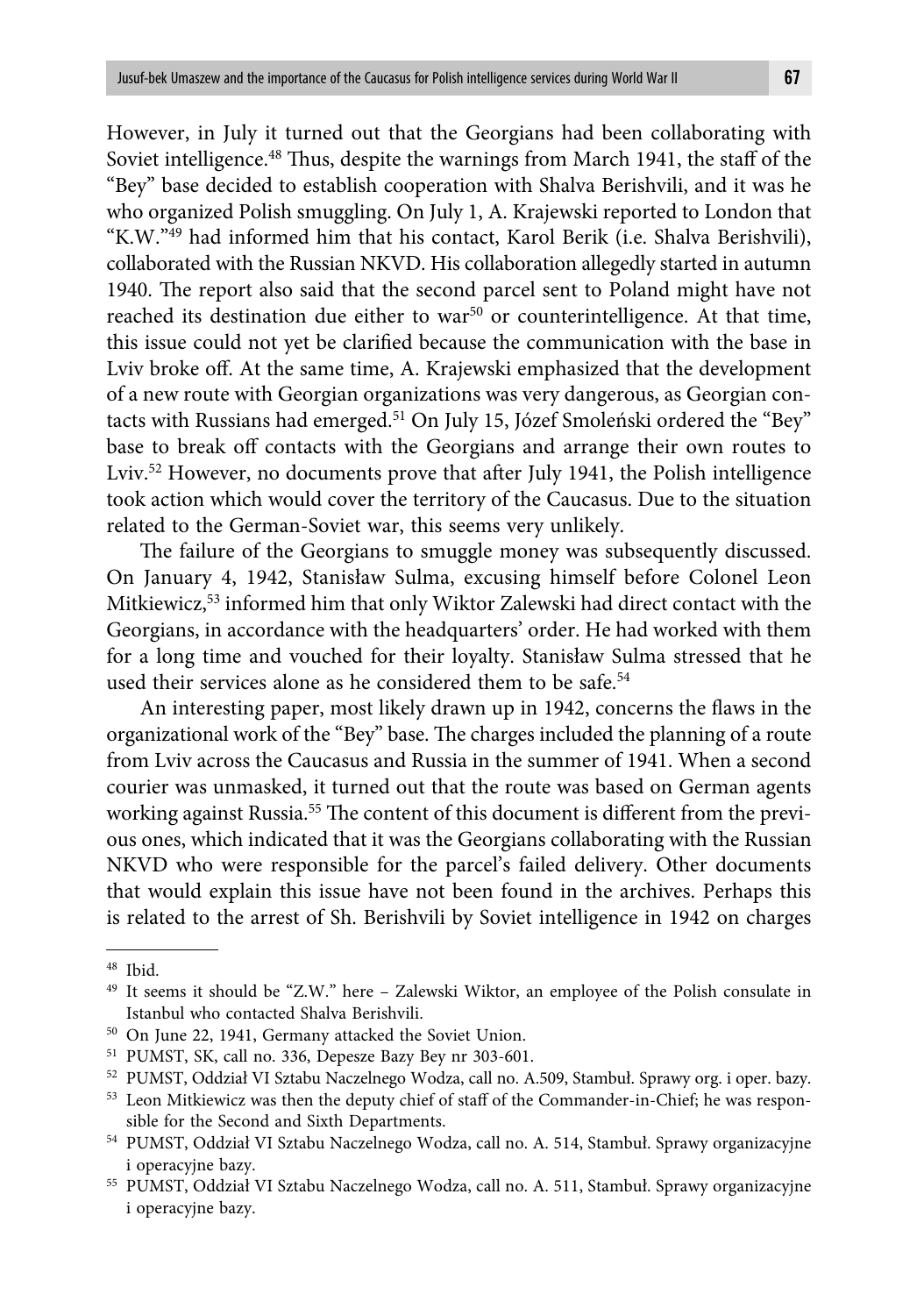of being a double agent. The author of the paper seems to have believed that the Georgian in fact worked for the Germans.

The archive of the Polish Underground Movement Study Trust contains no documents that would bear testament to the activity of "Alf" agency staff. This is probably related to the fact that the "Bey" base was not evacuated from Istanbul; therefore, the reports from a reserve agency were not submitted directly to the headquarters of the Polish armed forces in London. In 1943, the process of the closing down of the "Alf" agency began. It can be assumed that this was influenced by both financial factors and the general political and military situation in Europe. Most probably, superiors from the United Kingdom requested to reduce posts in the Polish intelligence structures in Turkey. We can find evidence for this in Stanisław Sulma's report sent to the "special unit of the Commander-in-Chief" on May 2, 1943. In this report, he stated that the minimal staff of the "Alf" agency could be reduced more without any damage to intelligence services provided, and consist of three people: "Junus," "Warecki," and "Bronisława."56

Finally, on September 14, 1943, the headquarters in London gave the order to close the "Alf" reserve agency, justified with the claim that "the agency was unnecessary due to the clear situation in favour of the Allies."<sup>57</sup> This happened on October 1.58 Jusuf-bek Umaszew asked his superiors for permission to stay and work in Turkey even before the agency was officially closed down. By the end of September, Michał Protasewicz<sup>59</sup> gave his permission, but a permission from "Atlas"60 was also required. However, on October 17, 1943, Stanisław Sulma reported to the Special Unit of the Commander-in-Chief that since they had not received any decision on Jusuf-bek Umaszew from "Atlas," Umaszew was to be sent to the Reserve Centre in Jerusalem at the beginning of November.<sup>61</sup> Based on Stanisław Sulma's report of November 6, 1943 to Michał Protasewicz,<sup>62</sup> the decision must have arrived soon, although it was unfavourable for Jusuf-bek Umaszew. Sulma informed him that because of "Atlas's" refusal, Jusuf-bek Umaszew went to Jerusalem. "Warecki" (who was probably a radio operator) was sent to "Hol"63 on 1 October, while "Bronisława" (a liaison officer) was dismissed and paid three months' gratuity.64

<sup>56</sup> PUMST, Oddział VI Sztabu Naczelnego Wodza, cal, no. A.512, Stambuł. Sprawy organizacyjne i operacyjne bazy.

<sup>57</sup> PUMST, Oddział VI Sztabu Wodza Naczelnego, call no. A.513, Stambuł. Sprawy organizacyjne i operacyjne bazy.

<sup>58</sup> PUMST, Oddział VI Sztabu Naczelnego Wodza, call no. A.65, Poczta różnych baz.

<sup>59</sup> PUMST, TP, Folder 2/52.

 $60$  It has not been clarified who had the alias "Atlas."

<sup>61</sup> PUMST, TP, Folder 2/52.

 $62$  In the document, Michał Protasewicz has the alias "Rawa." He was the chief of the  $6<sup>th</sup>$  Division in the years 1942–1944.

 $63$  It has not been clarified what or who was given the alias "Hol."

<sup>64</sup> PUMST, Oddział VI Sztabu Naczelnego Wodza, call no. A.189, Finanse – Baza Bey, Turcja.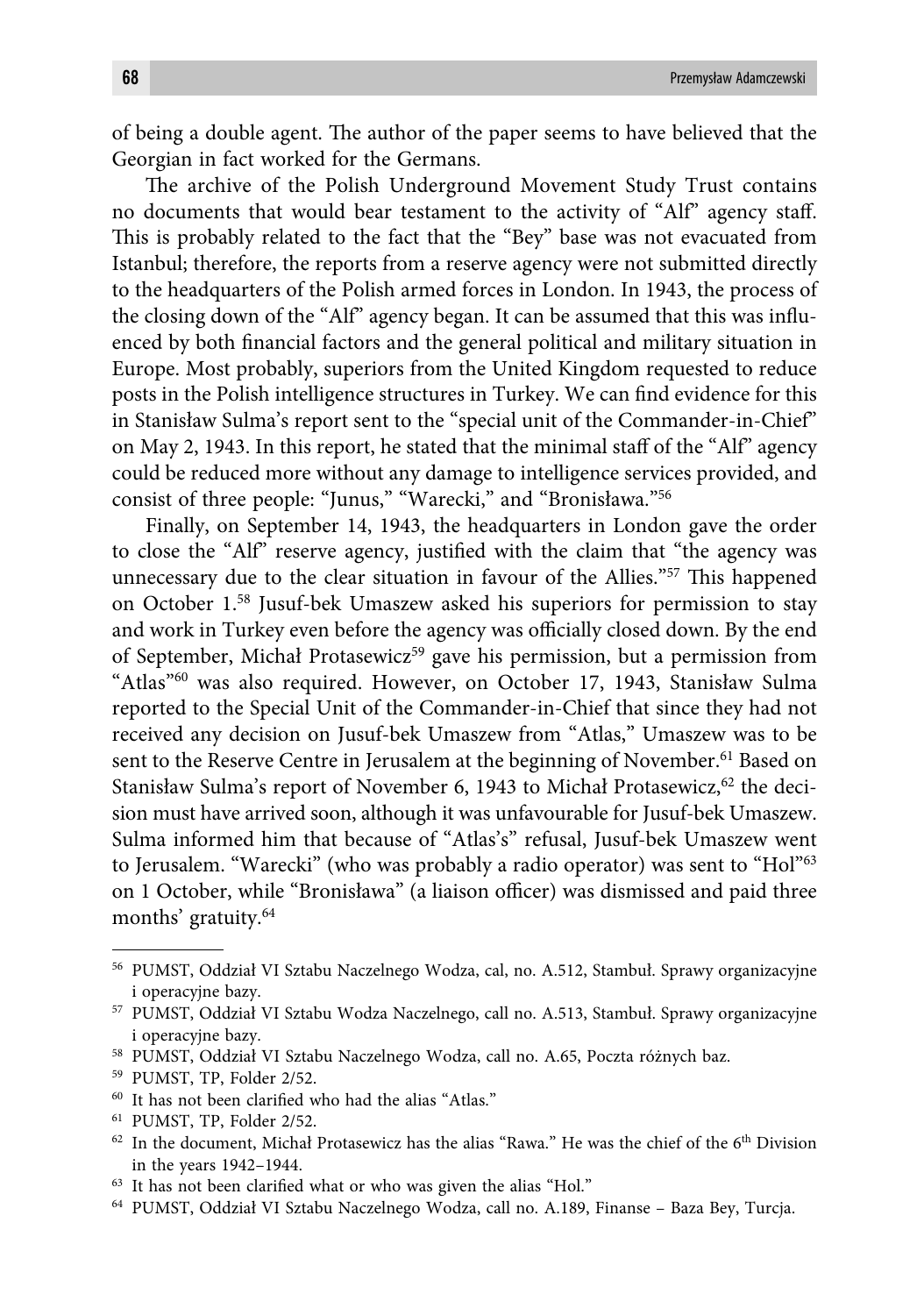Jusuf-bek Umaszew's work for the Sixth Department in Turkey is reflected in financial documents. The financial statements of the "Bey" base for November and December 1941 have been preserved. The item "Down payments and salaries" includes JUSUF-BEK Umaszew, who at the time was paid 235 Turkish lira monthly, one of the highest wages at the base. The highest salary was paid to Stanisław Sulma: 353 lira monthly.65 In 1942, the salaries increased and Jusuf-bek Umaszew was paid more than 300 lira monthly.<sup>66</sup> In 1943, the salary rose to 316 lira monthly.<sup>67</sup>

In the end, Jusuf-bek Umaszew left Istanbul and arrived in Jerusalem at the Middle Eastern Polish Army Reserve Centre on December 20, 1943.68 His travel plan has been preserved in the archive, along with a cost estimate of 104.50 Turkish lira, 75 Syrian pounds, and 5.5 Palestinian pounds. This amount consisted of the following expenses: a second class ticket from Istanbul to the Turkish border – 77 lira; transport (possibly a taxi in Istanbul or transport to a border post) – 2.50 lira; a ticket to Aleppo – 8 lira; a hotel in Aleppo (one day – 4 pounds and two transport items – 2 pounds) – 6 Syrian pounds; a ticket to Tripoli – 24 pounds; a ticket to Beirut – 10.75 pounds; a hotel in Beirut (one day – 14 pounds and transport 3.25 pounds) – 17.25 pounds; a ticket to Haifa – 2 Palestinian pounds; a ticket to Tel Aviv – 0.80 pounds; a ticket to Jerusalem – 0.35 pounds; a hotel in Jerusalem (one day  $-0.80$  pounds, transport  $-0.55$  pounds)  $-1.35$  pounds. In addition, Jusuf-bek Umaszew was paid the following allowance: two allowances in Turkey – 17 lira; two allowances in Syria – 17 Syrian pounds; one allowance in Palestine – one Palestinian pound. The visa cost of 3.05 Turkish lira<sup>69</sup> was added to the costs of travel and allowances.

In the archive of the Polish Underground Movement Study Trust, Jusufbek Umaszew's records have been preserved in his personal file. It says that Jusuf-bek Umaszew used the aliases "Junus" and "Emir." While it is certain that he used the former, the latter raises doubts. Documents in which Jusuf-bek Umaszew operates under the alias "Emir" have not been found. However, from the archival documents, it appears that the radio operator of the "Alf" agency used this alias. One must be sceptical about the thesis that Jusuf-bek Umaszew could have played the dual role of both chief and radio operator. Maybe the second alias was a mistake in the records. The document also wrongly notes that Jusuf-bek Umaszew was a Georgian. Besides that, the full course of service in Turkey until his departure to Jerusalem was detailed in the records.<sup>70</sup>

<sup>65</sup> Ibid.

<sup>66</sup> PUMST, SK, call no. 831, Zestawienia rachunkowo-kasowe baz Hasan, Bey.

<sup>67</sup> PUMST, SK, call no. 865, Zestawienie rachunkowo-kasowe Placówki Hasan ("Bey" base was renamed to "Hasan" base).

<sup>68</sup> PUMST, Oddział VI Sztabu Wodza Naczelnego, no. A.513, Stambuł. Sprawy organizacyjne i operacyjne bazy.

<sup>69</sup> PUMST, SK, call no. 865, Zestawienie rachunkowo-kasowe Placówki Hasan.

<sup>70</sup> PUMST, TP, Folder 2/52.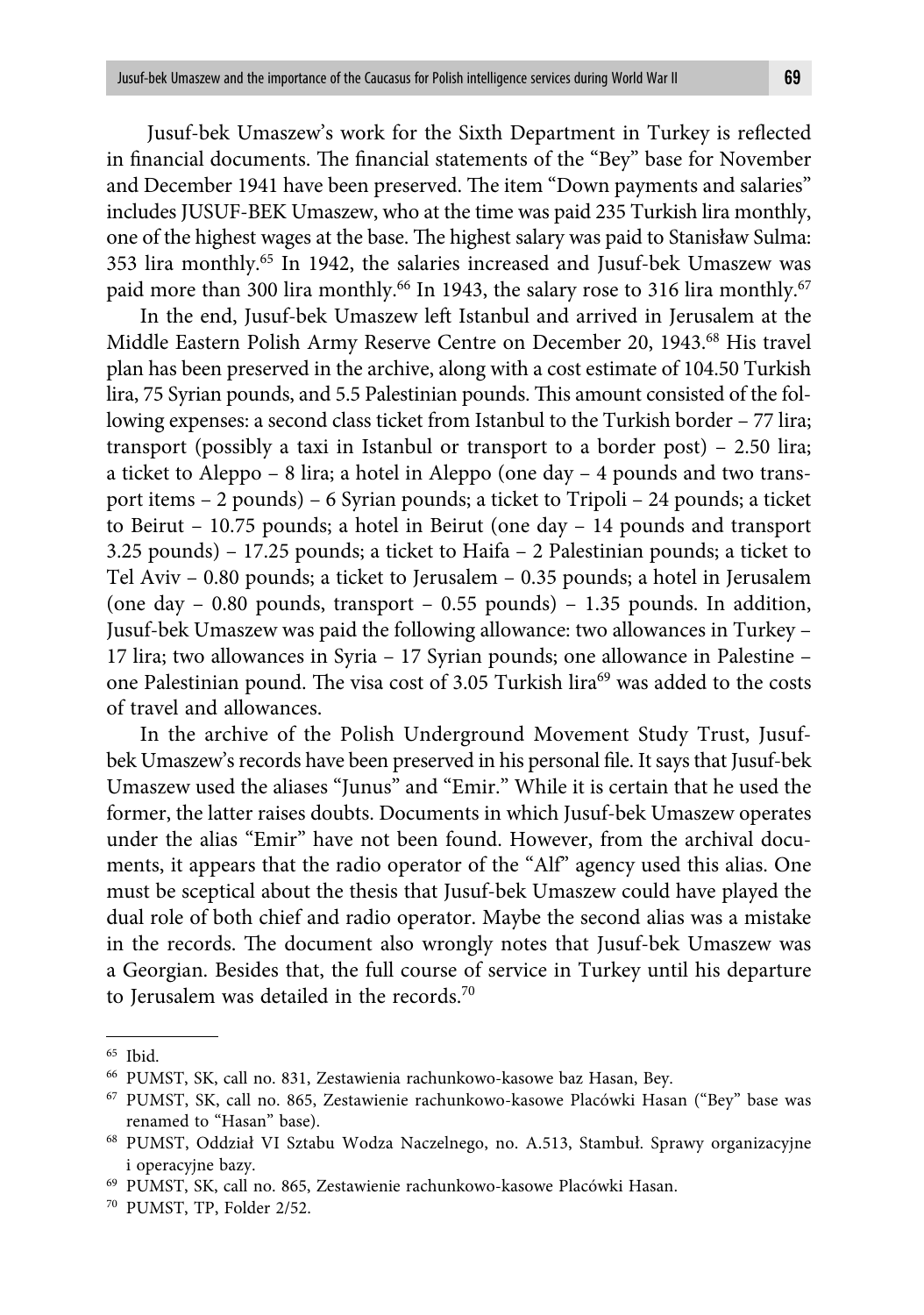At the beginning of 1944, or maybe by the end of 1943, Polish intelligence came up with the idea of using Jusuf-bek Umaszew in the Promethean movement.<sup>71</sup> That said, no direct documents have been found that contain any information about how Polish intelligence wanted to implement their plans in this matter. The archive of the Polish Underground Movement Study Trust holds some opinions about Jusuf-bek Umaszew. One of the documents, drawn up on January 29, 1944 by Stanisław Sulma, was written at the request of the Second Department of the Staff of the Commander-in-Chief. Its author said that he was against using Jusuf-bek Umaszew in the Promethean action due to a note that Stanisław Sulma had received just before Jusuf-bek Umaszew's departure to Jerusalem. The British informed him that Jusuf-bek Umaszew had offered them his services when he was in Trabzon in 1941. At that time, he did not inform his superiors about it. Before his departure to Jerusalem, Stanisław Sulma asked Jusuf-bek Umaszew to explain this issue. Jusuf-bek Umaszew said that during his voyage to Trabzon he had met a British consul on board the ship. Since the British did not speak Turkish, he helped him to move in the field. The consul was then to ask Jusuf-bek Umaszew about the amount of oil passing through Batumi. He allegedly refused to answer and denied that he had offered his services to the British. Stanisław Sulma wrote that he had known that the British had watched Jusuf-bek Umaszew's correspondence with Poland. He saw a letter of March 1943 to a Polish officer that had been intercepted by the British, but it did not contain anything improper. In the end, Stanisław Sulma stressed that he had not personally observed any reprehensible behaviour coming from Jusuf-bek Umaszew. Nevertheless, due to the issue with the British, in his opinion, he should not be used in actions related to the Promethean movement.72

In his opinions on Jusuf-bek Umaszew, Stanisław Sulma emphasized that his behaviour made him a role model of a loyal, honest, and sympathetic Polish ally. He had the same feelings about Poland as he had about his homeland. Stanisław Sulma pointed out that it did not have anything to do with the transfer of local people from the Caucasus; he was only interested in him because he had information and was knowledgeable about the current situation. However, he stressed that Jusuf-bek Umaszew was not too resourceful or clever in life. As for personal traits such as energy, a sharp mind, organizational skills, etc., he did not represent the required level.73

The aforementioned documents on Jusuf-bek Umaszew are the last ones found in the archive from the war period; however, he also appears in post-war doc-

 $71$  The Promethean movement was established in the 1920s and its aim was to divide the Soviet Union by gaining statehood by non-Russian people living in its territory. The operation of the movement was mostly coordinated by Poland, it was also funded by Poland.

<sup>72</sup> PUMST, Oddział VI Sztabu Wodza Naczelnego, call no. A.513, Stambuł. Sprawy organizacyjne i operacyjne bazy.

<sup>73</sup> PUMST, collection TP, Folder 2/52.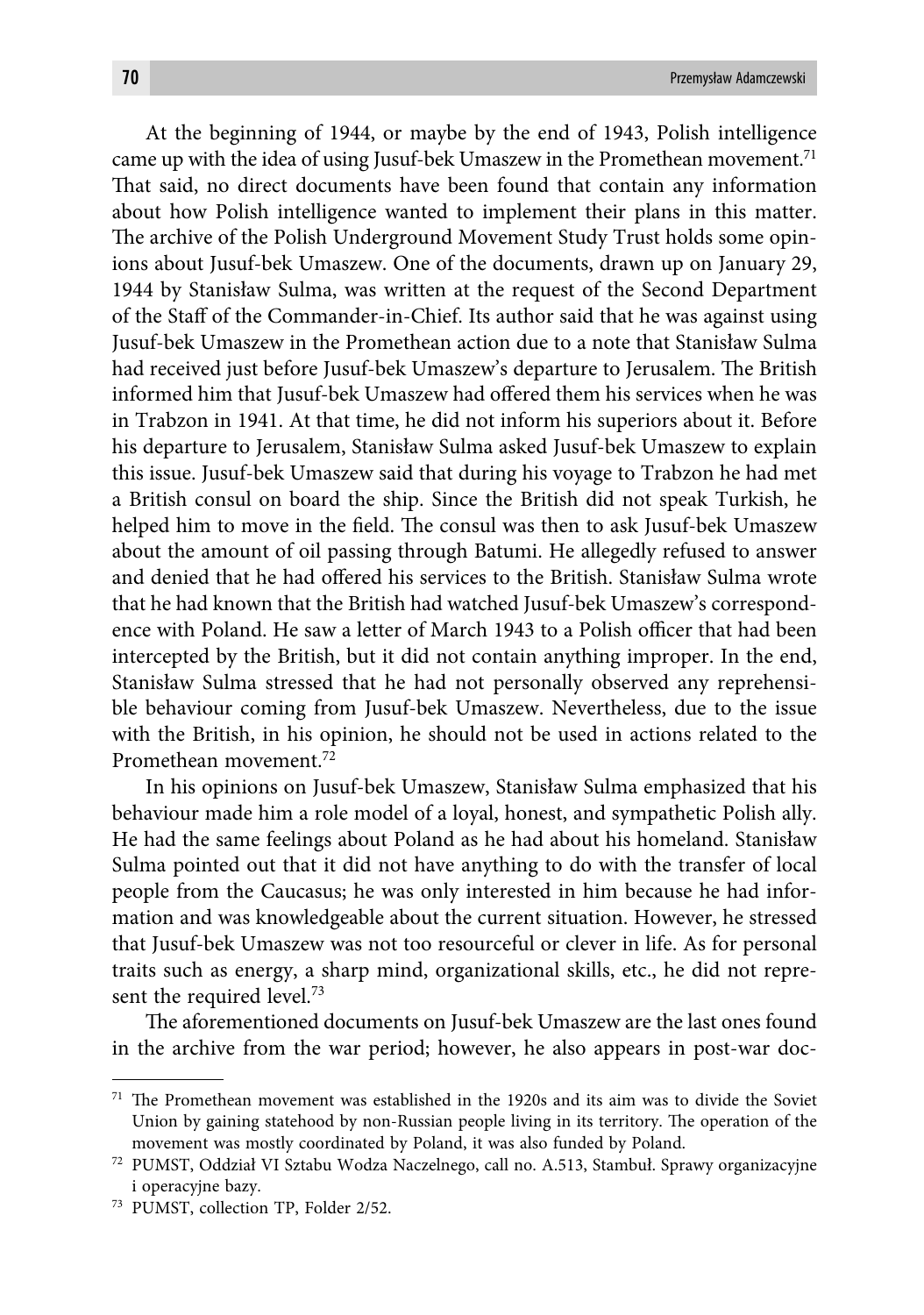uments. "Dziennik Personalny Polskich Sił Zbrojnych" of December 15, 1946 states that Jusuf-bek Umaszew was decorated with The Silver Cross of Merit with Swords<sup>74</sup> for the second time.<sup>75</sup>

An analysis of documents from the archive of the Józef Piłsudski Institute provides interesting information: Jusuf-bek Umaszew became involved in the actions of the Promethean movement. One of the documents, dated December 14, 1948, is addressed to the Polish Promethean Centre in the United Kingdom. It contains a report by Jusuf-bek Umaszew and Hussejn Kumuz<sup>76</sup> about the establishment of the North Caucasian National Centre at 32, Bolton Gardens, London SW5 and the text of the resolution concerning the establishment of the "Promethean Club" in the United Kingdom: "*At a meeting of December 9, 1948, the North Caucasian National Centre was pleased with the establishment of the Polish Promethean Centre, reviving the traditions represented by the Promethean Club that was once founded on hospitable Polish land, and decided to establish the North Caucasian Promethean Centre and urge the colonies of other Caucasian nations in the United Kingdom to establish similar centres to start the Promethean Club in the United Kingdom*."77

In the archive, there is another document on Jusuf-bek Umaszew's post-war actions. On February 16, 1949, he informed Colonel Tadeusz Schaetzel,78 the chairman of the Polish Promethean section, that the president of the National Azerbaijani Assembly (Majlis), Abdurrahman Fatalibeyli,<sup>79</sup> had authorized him on January 10, 1949 (i.e. Jusuf-bek Umaszew) to represent Azerbaijani interests in the United Kingdom, as well as represent Azerbaijan in any current or future organizations of which Caucasian nations are or will be members.<sup>80</sup>

In view of the documents collected in the archives, there is no certainty that Polish intelligence engaged Jusuf-bek Umaszew in the Promethean movement, but it remains very likely. One of the documents presented in this article shows that Jusuf-bek Umaszew was not particularly interested in Caucasian issues and

 $74$  This award was established by Poland's president in 1942. It was given "to award brave actions taken indirectly during fight against the enemy and services for the country or its citizens in particularly dangerous circumstances."

<sup>75</sup> PUMST, Oddział VI Sztabu Naczelnego Wodza, call no. A.317a, Awanse i odznaczenia.

<sup>76</sup> Hussejn Kumuz also served in the Polish Army. He was a major and commanded an artillery unit in the September Campaign of 1939.

<sup>77</sup> Józef Piłsudski Institute, *Prometheus*, call no. 148.

<sup>78</sup> In the interwar period, Tadeusz Schaetzel was i.a. the chief of the Second Department of the General Staff. In the years 1939-1944, he was interned in Romania. After World War II, T. Schaetzel got involved in the revival of the Promethean movement.

<sup>79</sup> Abdurrahman Fatalibeyli was a major in the Soviet army in 1941, he voluntarily surrendered to the German army. In Germany, he started establishing Azerbaijani organizations of collaborators. In 1942, A. Fatalibeyli worked for the Nazis and formed Azerbaijani troops in Wehrmacht. In 1943, he was elected chairman of the Azerbaijani National Committee. Since 1945, A. Fatalibeyli had cooperated with American intelligence. He was murdered in 1954 by a KGB agent.

<sup>80</sup> Józef Piłsudski Institute, *Prometheus*, call no. 148.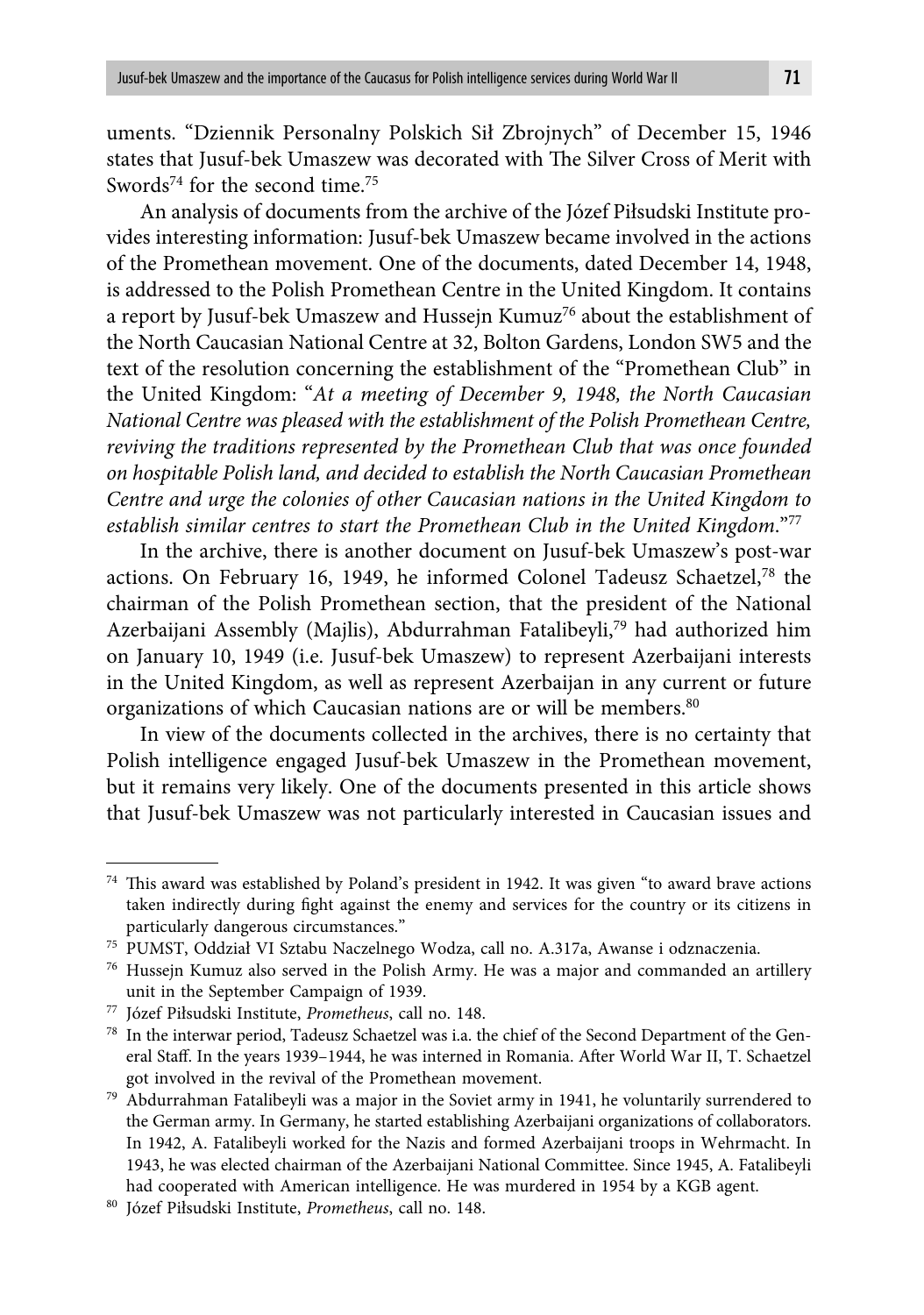people from that area during his stay in Turkey during World War II. Perhaps his change of attitude in this matter was related to the actions of the Second Department of the Staff of the Commander-in-Chief. At that time, Polish intelligence planned to revive the ideas of the pre-war Promethean movement, which in the 1920s and 1930s was mostly a project of Polish politicians and military men against the Soviet Union. However, in post-war conditions, with a lack of proper funds or support from Poland where communists had come to power, it quickly turned out that this project had no chance of succeeding.

## Abstract

Jusuf-bek Umaszew was most probably born in Dagestan and was most likely of Kumyk origin. In the interwar period he served as a contract officer in the  $36<sup>th</sup>$  Infantry Regiment stationed in Warsaw. He was on active duty in the Polish Army until the last days of the defense in September 1939. After the campaign he left for Turkey. There he was recruited by Polish intelligence, which entrusted Umaszew with the task of building a courier route through the Caucasus to Polish lands occupied by the Soviet Union (Lviv and Białystok). This was achieved after the beginning of the German-Soviet war in June 1941. In 1943, the post where Umaszew worked was terminated, and he was transferred from Istanbul to Jerusalem. Around that time, the idea of using him in the activities of the "Promethean movement" emerged. However, no decisions were ultimately made in this regard. Nevertheless, following the end of World War II Umaszew became involved in the movement, though it is not possible to determine whether he did so in cooperation with the Poles or on his own initiative.

### Works cited:

#### Archival sources:

Józef Piłsudski Institute, Prometheus, call no. 148.

- Polish Underground Movement Study Trust [hereinafter: "PUMST"], Oddział VI Sztabu Naczelnego Wodza, call no. A.65, Poczta różnych baz.
- PUMST, Oddział VI Sztabu Naczelnego Wodza, call no. A.91, Ruch kurierów.
- PUMST, Oddział VI Sztabu Naczelnego Wodza, call no. A.98, Instrukcje i sprawozdania.
- PUMST, Oddział VI Sztabu Naczelnego Wodza, call no. A.189, Finanse Baza Bey, Turcja.
- PUMST, Oddział VI Sztabu Naczelnego Wodza, call no. A.317a, Awanse i odznaczenia.
- PUMST, Oddział VI Sztabu Naczelnego Wodza, call no. A.509, Stambuł. Sprawy org. i oper. bazy.
- PUMST, Oddział VI Sztabu Naczelnego Wodza, call no. A.510, Stambuł. Sprawy organizacyjne i operacyjne bazy.
- PUMST, Oddział VI Sztabu Naczelnego Wodza, call no. A. 511, Stambuł. Sprawy organizacyjne i operacyjne bazy.
- PUMST, Oddział VI Sztabu Naczelnego Wodza, call no. A.512, Stambuł. Sprawy organizacyjne i operacyjne bazy.
- PUMST, Oddział VI Sztabu Wodza Naczelnego, call no. A.513, Stambuł. Sprawy organizacyjne i operacyjne bazy.